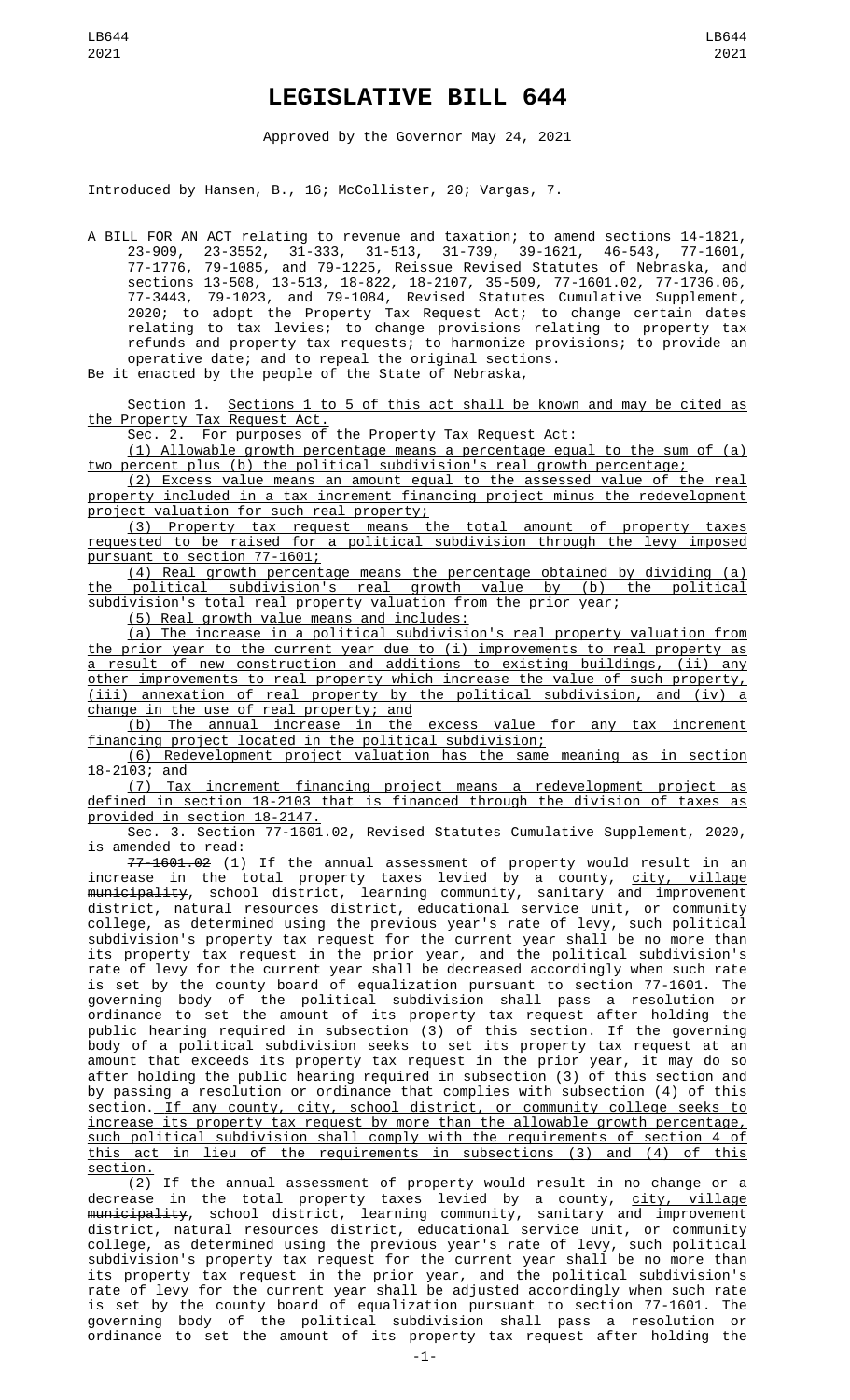public hearing required in subsection (3) of this section. If the governing body of a political subdivision seeks to set its property tax request at an amount that exceeds its property tax request in the prior year, it may do so after holding the public hearing required in subsection (3) of this section and by passing a resolution or ordinance that complies with subsection (4) of this section. If any county, city, school district, or community college seeks to increase its property tax request by more than the allowable growth percentage, such political subdivision shall comply with the requirements of section 4 of this act in lieu of the requirements in subsections (3) and (4) of this <u>section.</u>

(3) The resolution or ordinance required under this section shall only be passed after a special public hearing called for such purpose is held and after notice is published in a newspaper of general circulation in the area of the political subdivision at least four calendar days prior to the hearing. For purposes of such notice, the four calendar days shall include the day of publication but not the day of hearing. If the political subdivision's total operating budget, not including reserves, does not exceed ten thousand dollars per year or twenty thousand dollars per biennial period, the notice may be posted at the governing body's principal headquarters. The hearing notice shall contain the following information: The certified taxable valuation under section 13-509 for the prior year, the certified taxable valuation under section 13-509 for the current year, and the percentage increase or decrease in such valuations from the prior year to the current year; the dollar amount of the prior year's tax request and the property tax rate that was necessary to fund that tax request; the property tax rate that would be necessary to fund last year's tax request if applied to the current year's valuation; the proposed dollar amount of the tax request for the current year and the property tax rate that will be necessary to fund that tax request; the percentage increase or decrease in the property tax rate from the prior year to the current year; and the percentage increase or decrease in the total operating budget from the prior year to the current year.

(4) Any resolution or ordinance setting a political subdivision's property tax request under this section at an amount that exceeds the political subdivision's property tax request in the prior year shall include, but not be limited to, the following information:

(a) The name of the political subdivision;

(b) The amount of the property tax request;

(c) The following statements:

(i) The total assessed value of property differs from last year's total assessed value by ..... percent;

(ii) The tax rate which would levy the same amount of property taxes as last year, when multiplied by the new total assessed value of property, would be \$..... per \$100 of assessed value;

(iii) The (name of political subdivision) proposes to adopt a property tax request that will cause its tax rate to be \$..... per \$100 of assessed value; and

(iv) Based on the proposed property tax request and changes in other revenue, the total operating budget of (name of political subdivision) will exceed last year's by ..... percent; and

(d) The record vote of the governing body in passing such resolution or ordinance.

(5) Any resolution or ordinance setting a property tax request under this section shall be certified and forwarded to the county clerk on or before October <u>15</u> <del>13</del> of the year for which the tax request is to apply.

(6) Any levy which is not in compliance with this section and section 77-1601 shall be construed as an unauthorized levy under section 77-1606.

Sec. 4. (1) For purposes of this section, political subdivision means any county, city, school district, or community college.

(2) If any political subdivision seeks to increase its property tax request by more than the allowable growth percentage, such political subdivision may do so if:

(a) A public hearing is held and notice of such hearing is provided in compliance with subsection (3) of this section; and

(b) The governing body of such political subdivision passes a resolution or an ordinance that complies with subsection (4) of this section.

(3)(a) Each political subdivision within a county that seeks to increase its property tax request by more than the allowable growth percentage shall participate in a joint public hearing. Each such political subdivision shall designate one representative to attend the joint public hearing on behalf of the political subdivision. If a political subdivision includes area in more than one county, the political subdivision shall be deemed to be within the county in which the political subdivision's principal headquarters are located. At such hearing, there shall be no items on the agenda other than discussion on each political subdivision's intent to increase its property tax request by more than the allowable growth percentage.

(b) The joint public hearing shall be held on or after September 17 and prior to September 29 and before any of the participating political subdivisions file their adopted budget statement pursuant to section 13-508.

(c) The joint public hearing shall be held after 6 p.m. local time on the

<u>relevant date.</u><br>(d) At the joint public hearing, the representative of each political subdivision shall give a brief presentation on the political subdivision's intent to increase its property tax request by more than the allowable growth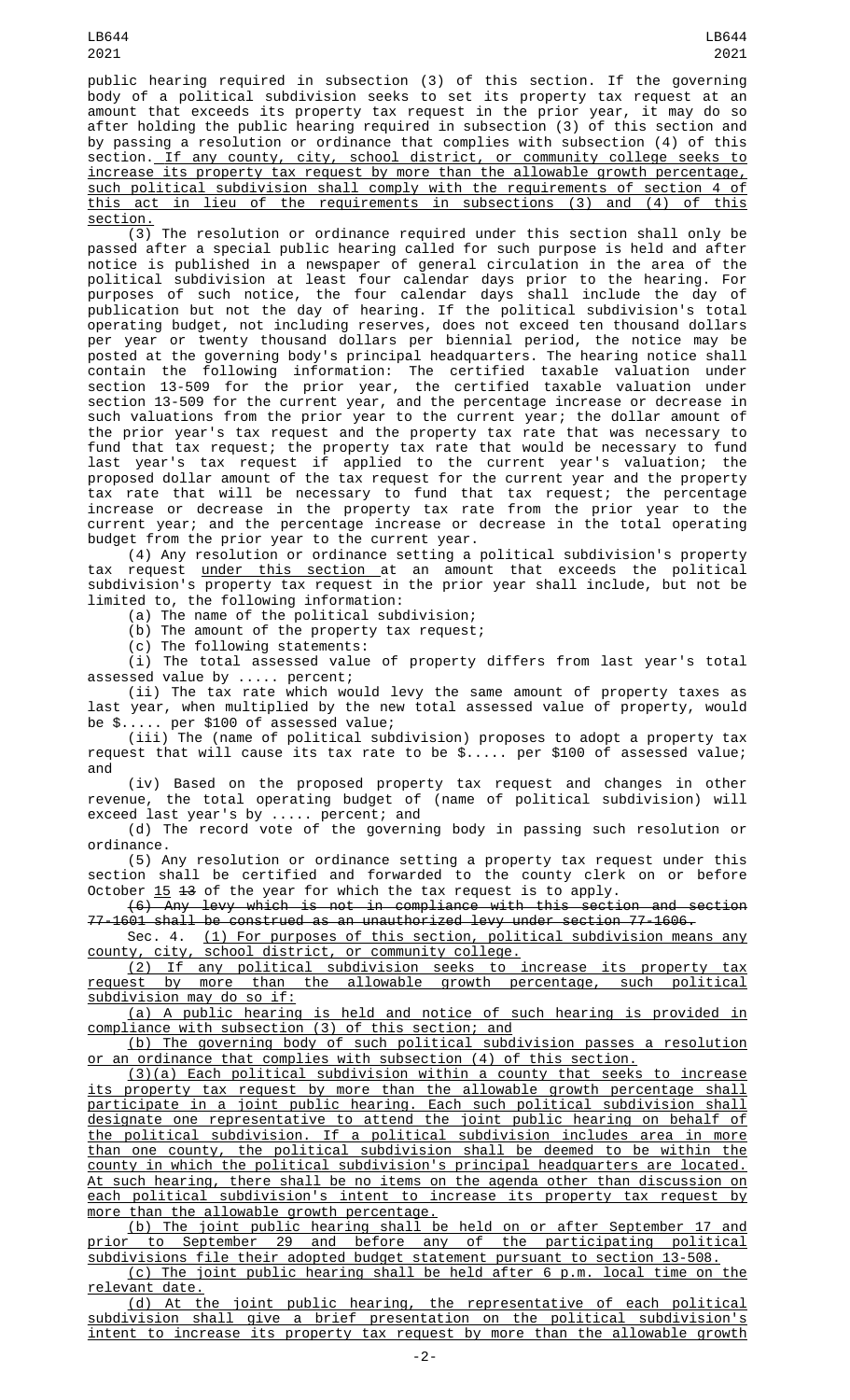percentage and the effect of such request on the political subdivision's budget. The presentation shall include:

(i) The name of the political subdivision;

(ii) The amount of the property tax request; and

(iii) The following statements:

(A) The total assessed value of property differs from last year's total assessed value by ..... percent;

(B) The tax rate which would levy the same amount of property taxes as last year, when multiplied by the new total assessed value of property, would be \$..... per \$100 of assessed value;

(C) The (name of political subdivision) proposes to adopt a property tax request that will cause its tax rate to be \$..... per \$100 of assessed value;

(D) Based on the proposed property tax request and changes in other<br>revenue, the total operating budget of (name of political subdivision) will  $t$ he total operating budget of (name of political subdivision) will exceed last year's by ..... percent; and

(E) To obtain more information regarding the increase in the property tax request, citizens may contact the (name of political subdivision) at (telephone number and email address of political subdivision).

(e) Any member of the public shall be allowed to speak at the joint public ing and shall be given a reasonable amount of time to do so.

(f) Notice of the joint public hearing shall be provided:

(i) By sending a postcard to all affected property taxpayers. The postcard shall be sent to the name and address to which the property tax statement is mailed;

(ii) By posting notice of the hearing on the home page of the relevant county's web site, except that this requirement shall only apply if the county has a population of more than twenty-five thousand inhabitants; and

(iii) By publishing notice of the hearing in a legal newspaper in or of general circulation in the relevant county.

(g) Each political subdivision that participates in the joint public hearing shall send the information prescribed in subdivision (3)(h) of this section to the county clerk by September 5. The county clerk shall transmit the information to the county assessor no later than September 10. The county clerk shall notify each participating political subdivision of the date, time, and location of the joint public hearing. The county assessor shall mail the postcards required in this subsection. Such postcards shall be mailed at least seven calendar days before the joint public hearing. The cost of creating and mailing the postcards, including staff time, materials, and postage, shall be divided among the political subdivisions participating in the joint public hearing.

(h) The postcard sent under this subsection and the notice posted on the county's web site, if required under subdivision (3)(f)(ii) of this section, and published in the newspaper shall include the date, time, and location for the joint public hearing, a listing of and telephone number for each political subdivision that will be participating in the joint public hearing, and the amount of each participating political subdivision's property tax request. The postcard shall also contain the following information:

(i) The following words in capitalized type at the top of the postcard: NOTICE OF PROPOSED TAX INCREASE;

(ii) The name of the county that will hold the joint public hearing, which shall appear directly underneath the capitalized words described in subdivision  $(3)(h)(i)$  of this section;

(iii) The following statement: The following political subdivisions are proposing a revenue increase as a result of property taxes in (insert current tax year). This notice contains estimates of the tax on your property and the proposed tax increase on your property as a result of this revenue increase. These estimates are calculated on the basis of the proposed (insert current tax year) data. The actual tax on your property and tax increase on your property may vary from these estimates.

(iv) The parcel number for the property;

(v) The name of the property owner and the address of the property;

(vi) The property's assessed value in the previous tax year;

(vii) The amount of property taxes due in the previous tax year for each participating political subdivision;

(viii) The property's assessed value for the current tax year;

(ix) The amount of property taxes due for the current tax year for each participating political subdivision;

(x) The change in the amount of property taxes due for each participating political subdivision from the previous tax year to the current tax year; and

(xi) The following statement: To obtain more information regarding the tax increase, citizens may contact the political subdivision at the telephone number provided in this notice.

(4) After the joint public hearing required in subsection (3) of this section, the governing body of each participating political subdivision shall pass an ordinance or resolution to set such political subdivision's property tax request. If the political subdivision is increasing its property tax request over the amount from the prior year, including any increase in excess of the allowable growth percentage, then such ordinance or resolution shall include, but not be limited to, the following information:

(a) The name of the political subdivision;

(b) The amount of the property tax request;

(c) The following statements:

The total assessed value of property differs from last year's total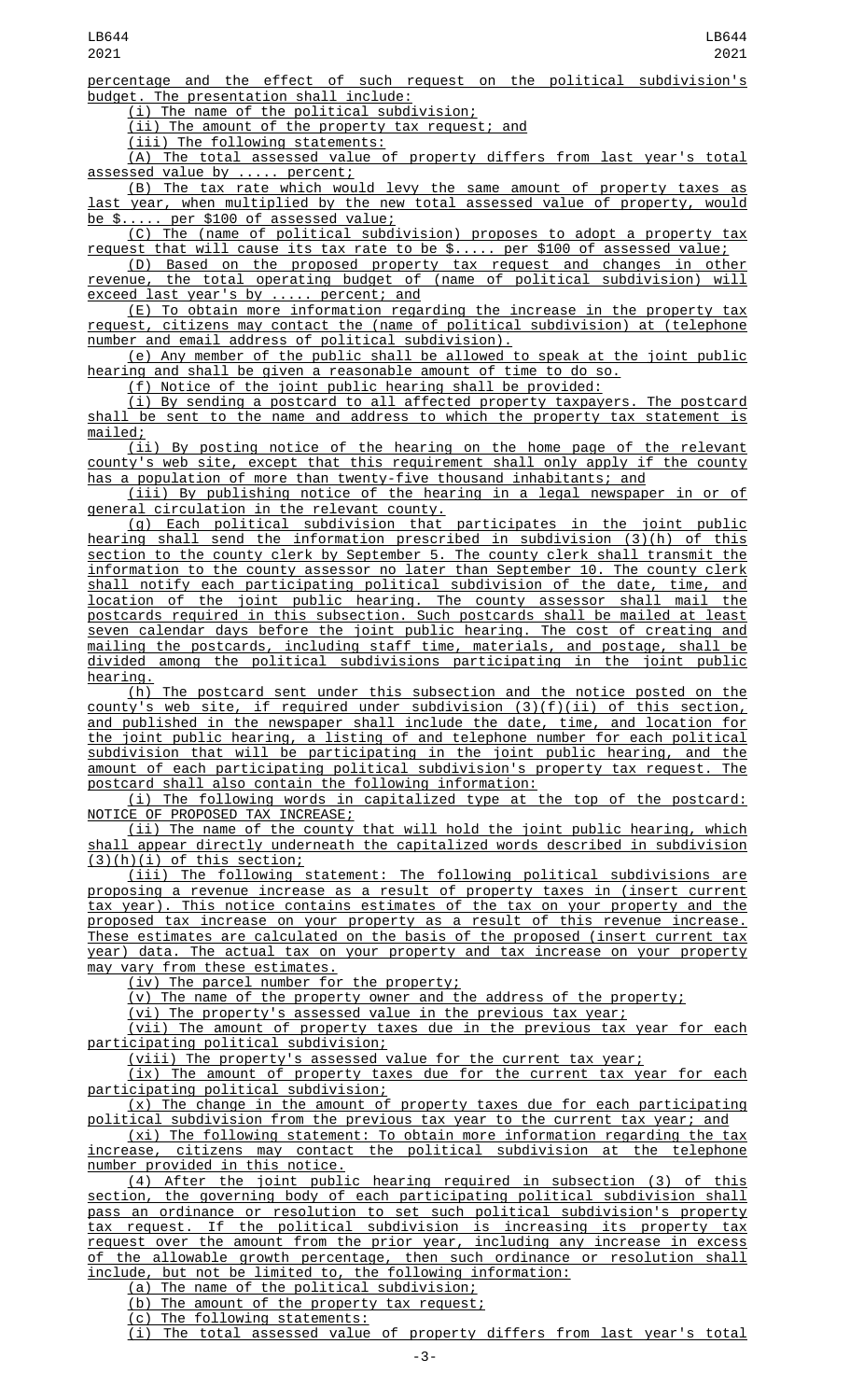assessed value by ..... percent;

(ii) The tax rate which would levy the same amount of property taxes as last year, when multiplied by the new total assessed value of property, would be \$..... per \$100 of assessed value;

(iii) The (name of political subdivision) proposes to adopt a property tax request that will cause its tax rate to be \$..... per \$100 of assessed value; and

(iv) Based on the proposed property tax request and changes in other revenue, the total operating budget of (name of political subdivision) will exceed last year's by ..... percent; and

(d) The record vote of the governing body in passing such resolution or ordinance.

(5) Any resolution or ordinance setting a property tax request under this section shall be certified and forwarded to the county clerk on or before October 15 of the year for which the tax request is to apply.

(6) The county clerk, or his or her designee, shall prepare a report which shall include (a) the names of the representatives of the political subdivisions participating in the joint public hearing and (b) the name and address of each individual who spoke at the joint public hearing, unless the address requirement is waived to protect the security of the individual, and the name of any organization represented by each such individual. Such report shall be delivered to the political subdivisions participating in the joint public hearing within ten days after such hearing.

Sec. 5. (1) Except as provided in subsection (2) of this section, any levy which is not in compliance with the Property Tax Request Act and section 77-1601 shall be construed as an unauthorized levy under section 77-1606.

(2) An inadvertent failure to comply with the Property Tax Request Act shall not invalidate a political subdivision's property tax request or constitute an unauthorized levy under section 77-1606. The failure of a taxpayer to receive a postcard as required under the act shall not invalidate a political subdivision's property tax request or constitute an unauthorized levy under section 77-1606.

Sec. 6. Section 13-508, Revised Statutes Cumulative Supplement, 2020, is amended to read:

13-508 (1) After publication and hearing thereon and within the time prescribed by law, each governing body shall file with and certify to the levying board or boards on or before September <u>30</u> 2<del>0</del> of each year or September 30 20 of the final year of a biennial period and file with the auditor a copy of the adopted budget statement which complies with sections 13-518 to 13-522 or 79-1023 to 79-1030, together with the amount of the tax required to fund the adopted budget, setting out separately (a) the amount to be levied for the payment of principal or interest on bonds issued by the governing body and (b) the amount to be levied for all other purposes. Proof of publication shall be attached to the statements. For fiscal years prior to fiscal year 2017-18, learning communities shall also file a copy of such adopted budget statement with member school districts on or before September 1 of each year. If the prime rate published by the Federal Reserve Board is ten percent or more at the time of the filing and certification required under this subsection, the governing body, in certifying the amount required, may make allowance for delinquent taxes not exceeding five percent of the amount required plus the actual percentage of delinquent taxes for the preceding tax year or biennial period and for the amount of estimated tax loss from any pending or anticipated litigation which involves taxation and in which tax collections have been or can be withheld or escrowed by court order. For purposes of this section, anticipated litigation shall be limited to the anticipation of an action being filed by a taxpayer who or which filed a similar action for the preceding year or biennial period which is still pending. Except for such allowances, a governing body shall not certify an amount of tax more than one percent greater or lesser than the amount determined under section 13-505.

(2) Each governing body shall use the certified taxable values as provided by the county assessor pursuant to section 13-509 for the current year in setting or certifying the levy. Each governing body may designate one of its members to perform any duty or responsibility required of such body by this section.

Sec. 7. Section 13-513, Revised Statutes Cumulative Supplement, 2020, is amended to read:

13-513 (1) The auditor shall, on or before August 1 each year, request information from each governing body in a form prescribed by the auditor regarding (a) trade names, corporate names, or other business names under which the governing body operates and (b) agreements to which the governing body is a party under the Interlocal Cooperation Act and the Joint Public Agency Act. Each governing body shall provide such information to the auditor on or before September 30 20.

(2) Information requested pursuant to this section that is not received by the auditor on or before September 30 2<del>0</del> shall be delinquent. The auditor shall notify the political subdivision by facsimile transmission, email, or firstclass mail of such delinquency. Beginning on the day that such notification is sent, the auditor may assess the political subdivision a late fee of twenty dollars per day for each calendar day the requested information remains delinquent. The total late fee assessed to a political subdivision under this section shall not exceed two thousand dollars per delinquency.

(3) The auditor shall remit to the State Treasurer for credit to the Auditor of Public Accounts Cash Fund a remedial fee sufficient to reimburse the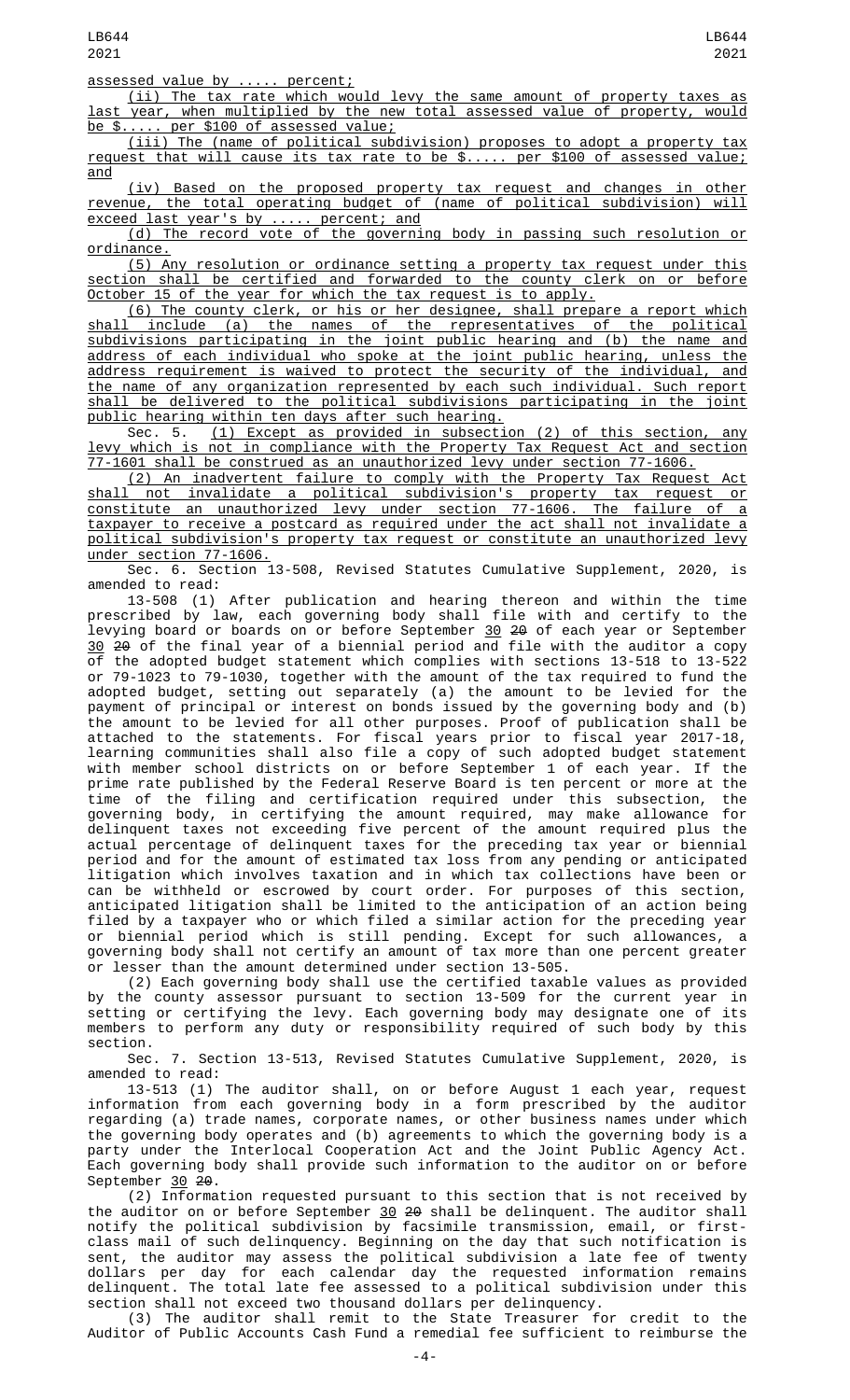direct costs of administering and enforcing this section, but such remedial fee shall not exceed one hundred dollars from any late fee received under this section. The auditor shall remit any late fee amount in excess of one hundred dollars received under this section to the State Treasurer to be distributed in accordance with Article VII, section 5, of the Constitution of Nebraska.

(4) If a political subdivision fails to provide the information requested under this section on or before September <u>30</u> <del>20</del>, the auditor may, at his or her discretion, audit such political subdivision. The expense of such audit shall be paid by the political subdivision.

Sec. 8. Section 14-1821, Reissue Revised Statutes of Nebraska, is amended to read:

14-1821 To assist in the defraying of all character of expense of the authority and to such extent as in its discretion and judgment may be necessary, the board shall annually certify a tax request for the fiscal year commencing on the following January 1. Such tax request shall not exceed in any one year ten cents on each one hundred dollars on the taxable value of the taxable property in the city of the metropolitan class or taxable property in any county in which such city is located, adjacent county, or city or village located within such counties served by the authority. The board shall by resolution, on or before September 30 20 of each year, certify such tax request to the city council of such city and the governing board of any county in which such city is located, adjacent county, or city or village located within such counties served by the authority. Such county, city, or village is hereby authorized to cause such tax to be levied and to be collected as are other taxes by the treasurer of such city or village or county treasurer and paid over by him or her to the treasurer of such board subject to the order of such board and subject to section 77-3443. If in any year the full amount so certified and collected is not needed for the current purposes of such authority, the balance shall be credited to reserves of such authority to be used for acquisition of necessary property and equipment.

Sec. 9. Section 18-822, Revised Statutes Cumulative Supplement, 2020, is amended to read:

18-822 (1) To assist in defraying the expenses of a regional metropolitan transit authority, and to such extent as in its discretion and judgment may be necessary, the board shall annually certify a tax levy for the fiscal year commencing on the following January 1. Such levy shall not exceed in any one year ten cents on each one hundred dollars on the taxable value of the taxable property that at the time of the levy is located in or during the ensuing fiscal year will be located in any municipality in which such authority shall be deemed to have operating jurisdiction pursuant to section 18-804.

(2) The board shall by resolution, on or before September  $30\,$   $20\,$  of each year, certify such tax levy to the county assessor of the county or counties in which the authority operates. If in any year the full amount so certified and collected is not needed for the current purposes of such authority, the balance shall be credited to the operating fund of such authority and, as the board in its discretion deems convenient, to other reserve funds of such authority.

Sec. 10. Section 18-2107, Revised Statutes Cumulative Supplement, 2020, is amended to read:

18-2107 An authority shall constitute a public body corporate and politic, exercising public and essential governmental functions and having all the powers necessary or convenient to carry out and effectuate the purposes and provisions of the Community Development Law, including the power:

(1) To sue and to be sued; to have a seal and to alter the same at pleasure; to have perpetual succession; to make and execute contracts and other instruments necessary or convenient to the exercise of the powers of the authority; and to make and from time to time amend and repeal bylaws, rules, and regulations not inconsistent with the Community Development Law;

(2) To prepare or cause to be prepared and recommend redevelopment plans to the governing body of the city and to undertake and carry out redevelopment projects within its area of operation;

(3) To arrange or contract for the furnishing or repair, by any person or agency, public or private, of services, privileges, works, streets, roads, public utilities, or other facilities for or in connection with a redevelopment project; and, notwithstanding anything to the contrary contained in the Community Development Law or any other provision of law, to agree to any conditions that it may deem reasonable and appropriate attached to federal financial assistance and imposed pursuant to federal law relating to the determination of prevailing salaries or wages or compliance with labor standards, in the undertaking or carrying out of a redevelopment project, and to include in any contract let in connection with such a project provisions to fulfill such federally imposed conditions as it may deem reasonable and appropriate;

(4) Within its area of operation, to purchase, lease, obtain options upon, or acquire by gift, grant, bequest, devise, eminent domain, or otherwise any real or personal property or any interest therein, together with any improvements thereon, necessary or incidental to a redevelopment project; to hold, improve, clear, or prepare for redevelopment any such property; to sell, lease for a term not exceeding ninety-nine years, exchange, transfer, assign, subdivide, retain for its own use, mortgage, pledge, hypothecate, or otherwise encumber or dispose of any real or personal property or any interest therein; to enter into contracts with redevelopers of property containing covenants, restrictions, and conditions regarding the use of such property for residential, commercial, industrial, or recreational purposes or for public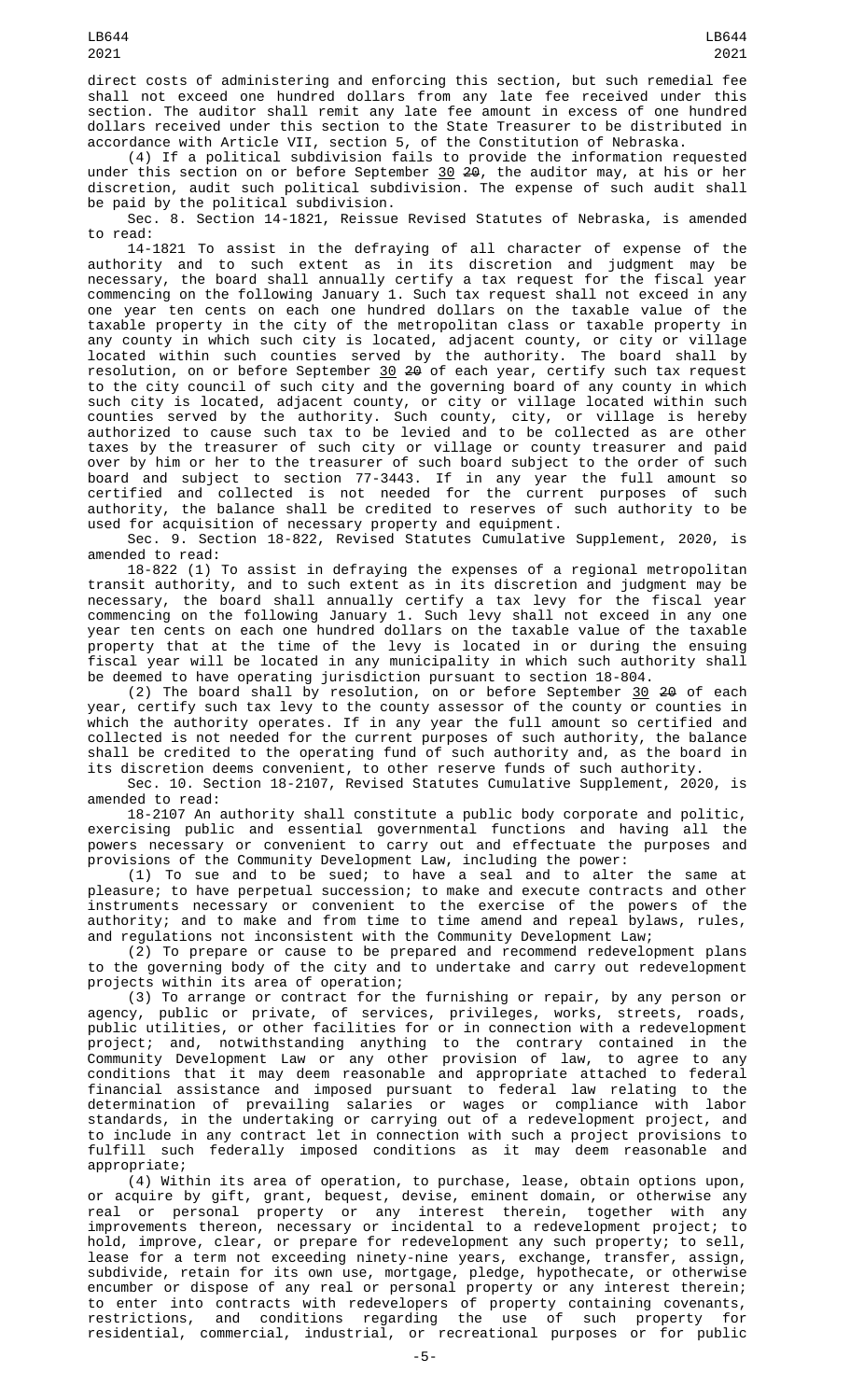purposes in accordance with the redevelopment plan and such other covenants, restrictions, and conditions as the authority may deem necessary to prevent a recurrence of substandard and blighted areas or to effectuate the purposes of the Community Development Law; to make any of the covenants, restrictions, or conditions of the foregoing contracts covenants running with the land and to provide appropriate remedies for any breach of any such covenants or conditions, including the right in the authority to terminate such contracts and any interest in the property created pursuant thereto; to borrow money, issue bonds, and provide security for loans or bonds; to establish a revolving loan fund; to insure or provide for the insurance of any real or personal property or the operation of the authority against any risks or hazards, including the power to pay premiums on any such insurance; to enter into any contracts necessary to effectuate the purposes of the Community Development Law; and to provide grants, loans, or other means of financing to public or private parties in order to accomplish the rehabilitation or redevelopment in accordance with a redevelopment plan, except that the proceeds from indebtedness incurred for the purpose of financing a redevelopment project that includes the division of taxes as provided in section 18-2147 shall not be used to establish a revolving loan fund. No statutory provision with respect to the acquisition, clearance, or disposition of property by other public bodies shall restrict an authority exercising powers hereunder, in such functions, unless

the Legislature shall specifically so state; (5) To invest any funds held in reserves or sinking funds or any funds not required for immediate disbursement in property or securities in which savings banks or other banks may legally invest funds subject to their control; and to redeem its bonds at the redemption price established therein or to purchase its bonds at less than redemption price, and such bonds redeemed or purchased shall be canceled;

(6) To borrow money and to apply for and accept advances, loans, grants, contributions, and any other form of financial assistance from the federal government, from the state, county, municipality, or other public body, or from any sources, public or private, including charitable funds, foundations, corporations, trusts, or bequests, for purposes of the Community Development Law, to give such security as may be required, and to enter into and carry out contracts in connection therewith; and notwithstanding any other provision of law, to include in any contract for financial assistance with the federal government for a redevelopment project such conditions imposed pursuant to federal law as the authority may deem reasonable and appropriate and which are not inconsistent with the purposes of the Community Development Law;

(7) Acting through one or more members of an authority or other persons designated by the authority, to conduct examinations and investigations and to hear testimony and take proof under oath at public or private hearings on any matter material for its information; to administer oaths and to issue commissions for the examination of witnesses who are outside of the state or unable to attend before the authority or excused from attendance; and to make available to appropriate agencies or public officials, including those charged with the duty of abating or requiring the correction of nuisances or like conditions, demolishing unsafe or insanitary structures, or eliminating conditions of blight within its area of operation, its findings and recommendations with regard to any building or property where conditions exist which are dangerous to the public health, safety, morals, or welfare;

(8) Within its area of operation, to make or have made all surveys, appraisals, studies, and plans, but not including the preparation of a general plan for the community, necessary to the carrying out of the purposes of the Community Development Law and to contract or cooperate with any and all persons or agencies, public or private, in the making and carrying out of such surveys, appraisals, studies, and plans;

(9) To prepare plans and provide reasonable assistance for the relocation of families, business concerns, and others displaced from a redevelopment project area to permit the carrying out of the redevelopment project to the extent essential for acquiring possession of and clearing such area or parts thereof; and to make relocation payments to or with respect to such persons for moving expenses and losses of property for which reimbursement or compensation is not otherwise made, including the making of such payments financed by the federal government;

(10) To make such expenditures as may be necessary to carry out the purposes of the Community Development Law; and to make expenditures from funds obtained from the federal government without regard to any other laws pertaining to the making and approval of appropriations and expenditures;

(11) To certify on or before September 30 20 of each year to the governing body of the city the amount of tax to be levied for the succeeding fiscal year for community redevelopment purposes, not to exceed two and six-tenths cents on each one hundred dollars upon the taxable value of the taxable property in such city, which levy is subject to allocation under section 77-3443 on and after July 1, 1998. The governing body shall levy and collect the taxes so certified at the same time and in the same manner as other city taxes are levied and collected, and the proceeds of such taxes, when due and as collected, shall be set aside and deposited in the special account or accounts in which other revenue of the authority is deposited. Such proceeds shall be employed to assist in the defraying of any expenses of redevelopment plans and projects, including the payment of principal and interest on any bonds issued to pay the costs of any such plans and projects;

(12) To exercise all or any part or combination of powers granted in this

LB644 2021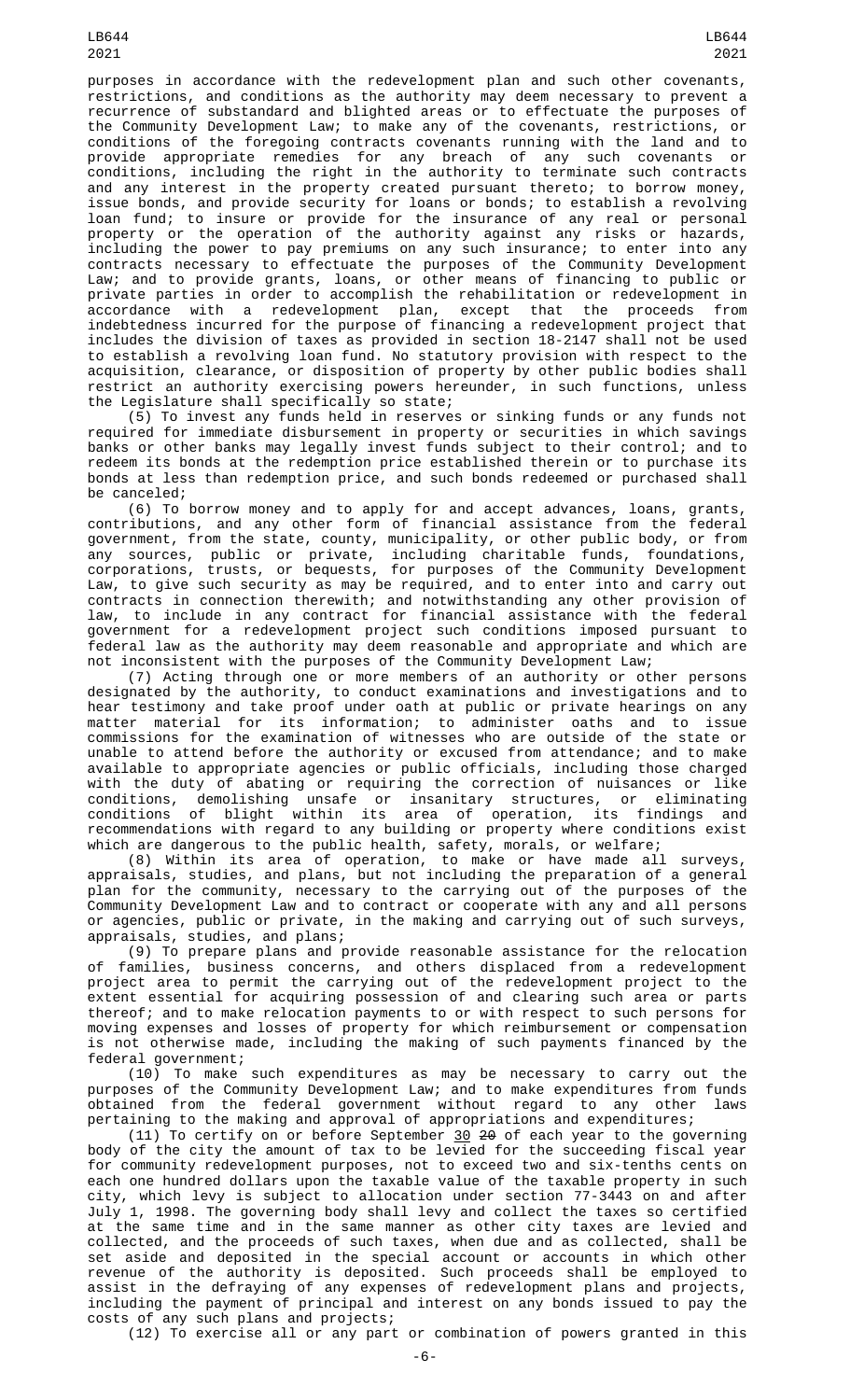section;

(13) To plan, undertake, and carry out neighborhood development programs consisting of redevelopment project undertakings and activities in one or more community redevelopment areas which are planned and carried out on the basis of annual increments in accordance with the Community Development Law for planning and carrying out redevelopment projects;

(14) To agree with the governing body of the city for the imposition of an occupation tax for an enhanced employment area; and

(15) To demolish any structure determined by the governing body of the city to be unsafe or unfit for human occupancy in accordance with section 18-1722.01.

Sec. 11. Section 23-909, Reissue Revised Statutes of Nebraska, is amended to read:

23-909 On or before September <u>30</u> <del>20</del> of each year, the county board shall adopt the budget and appropriate the several amounts specified in the budget for the several departments, offices, activities, and funds of the county for the period to which the budget applies as provided hereinbefore.

Sec. 12. Section 23-3552, Reissue Revised Statutes of Nebraska, is amended to read:

23-3552 (1) The board of directors may, after the adoption of the budget statement, levy and collect an annual tax which the district requires under the adopted budget statement to be received from taxation for the ensuing fiscal year not to exceed three and five-tenths cents on each one hundred dollars of the taxable value of the taxable property within such district. On and after July 1, 1998, the tax levy provided in this subsection is subject to section 77-3443.

(2) In addition to the levy authorized in subsection (1) of this section, the board of directors of a hospital district may authorize an additional annual tax not to exceed three and five-tenths cents on each one hundred dollars of the taxable value of the taxable property within such district. On and after July 1, 1998, the tax levy provided in this subsection is subject to section 77-3443. Such tax shall not be authorized until the question of such additional tax has been submitted to the qualified electors of the district at a primary or general election or a special election called for that purpose and a majority of those voting approve the additional tax. Notice of the time and place of the special election shall be given by publication at least once each week in a legal newspaper of general circulation in the district for three successive weeks immediately preceding such election.

(3) Until July 1, 1998, the taxes authorized by subsections (1) and (2) of this section shall not be included within the levy limitations for general county purposes prescribed in section 23-119 or Article VIII, section 5, of the Constitution of Nebraska. On and after July 1, 1998, the taxes authorized by subsections (1) and (2) of this section shall not be included within the levy limitations for general county purposes prescribed in section 77-3442 or Article VIII, section 5, of the Constitution of Nebraska. On and after July 1, 1998, for purposes of section 77-3443, the county board of each of the counties having land embraced within the district shall approve the tax levy.

(4) The taxes authorized by subsections (1) and (2) of this section shall not be used to support or supplement the operations of health care services or facilities located outside the geographic boundaries of the district.

(5) The board shall annually, on or before September  $\frac{30}{2}$   $\frac{20}{2}$ , certify the taxes authorized by this section to the county clerk of each of the counties having land embraced within such district. The county clerk shall extend such levies on the tax list, and the county treasurer shall collect the tax in the same manner as county taxes and shall remit the taxes collected to the county treasurer of the county in which the petition for the formation of the district was filed. The county treasurer shall credit the local hospital district with the amount thereof and make disbursements therefrom on warrants of the district signed by the chairperson and secretary-treasurer of the board of directors.

Sec. 13. Section 31-333, Reissue Revised Statutes of Nebraska, is amended to read:

31-333 The board of supervisors shall annually thereafter determine, order, and levy the amount of the installment of the tax hereinbefore named which shall become due and be collected during the year at the same time that county taxes are due and collected, and in case bonds are issued, the amount of the interest which will accrue on such bonds shall be included and added to the tax. The annual installment and levy shall be evidenced and certified by the board, on or before September <u>30</u> <del>20</del>, to the county clerk of each county in which lands of the district are situated, which certificate shall be substantially in the following form:

State of Nebraska,)

)ss.

County of ...... .)

To .................. county clerk of the county:

This is to certify that by virtue of the provisions of sections 31-330 to 31-333, the board of supervisors of ............ drainage district, including lands and property in the counties of ............... in the State of Nebraska, have determined to and do hereby levy the annual installment of the total tax,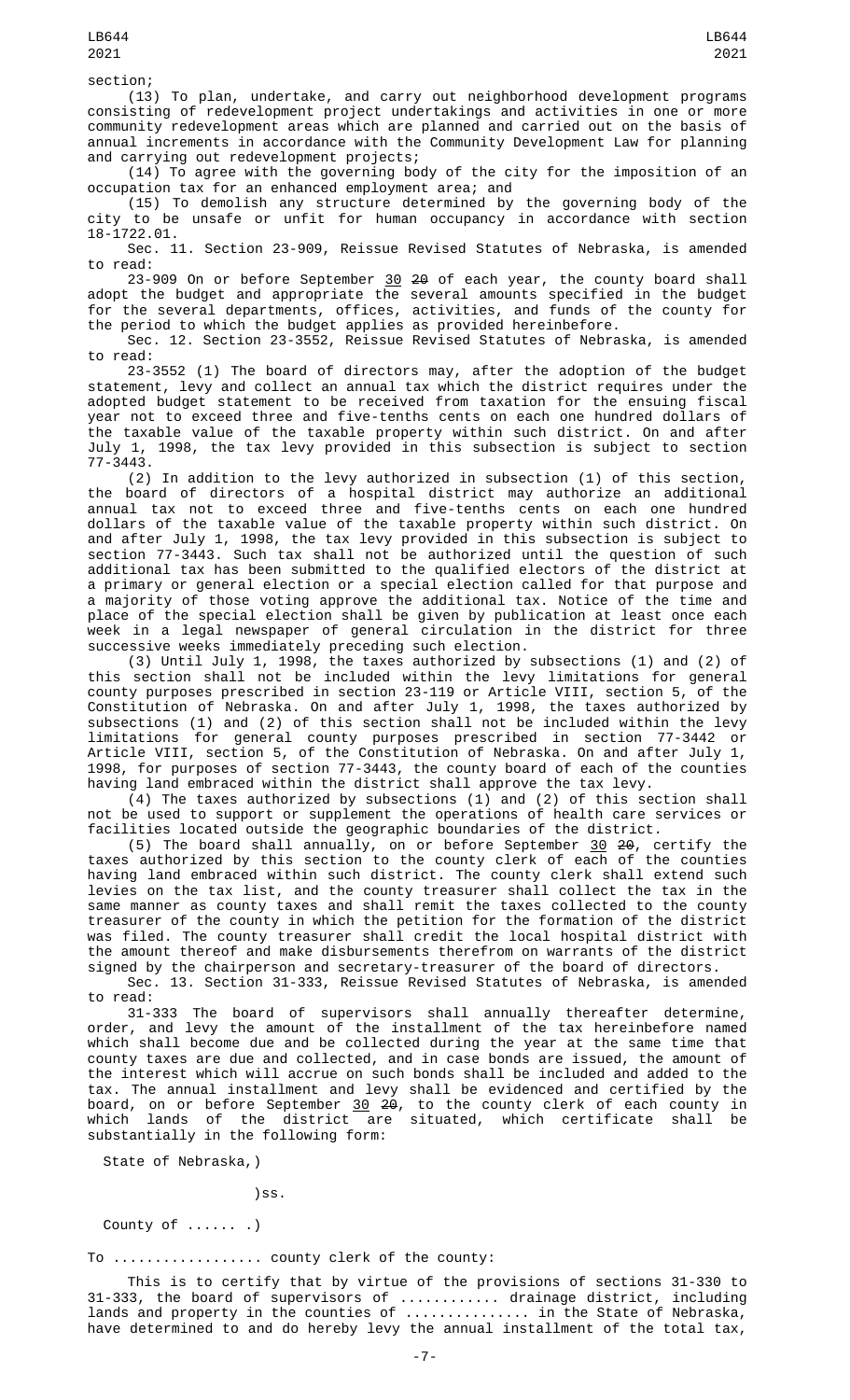LB644 2021

heretofore certified to you under the direction of such sections, on the lands and property situated in your county described in the following table in which are (1) the names of the owners of such lands and properties as they appeared in the decree of the district court organizing the district or as shown by the certificate heretofore filed showing the total assessment against the property, (2) the description of the lands and property opposite the names of owners, and (3) the amount of the annual installment and interest levied on each tract of land or piece of property: (Here insert table). The installments of tax shall be collectible and payable the present year at the same time that county taxes are due and collected. Witness the signature of the chairperson of the board of supervisors and attested by the seal of the district and the signature of the  $s$ ecretary of the board this  $\ldots \ldots \ldots$  day of  $\ldots \ldots \ldots$  . A.D. 20.... .

Secretary ................. Chairperson ..............

(Seal)

The certificate shall be filed in the office of the clerk, and the annual installment of the total tax so certified shall be extended by the county clerk on the tax books of the county against the real property, right-of-way, road, or property to be benefited, situated in such drainage district, in the same manner that other taxes are extended on the tax books of the county in a column under the heading of Drainage Tax, and the taxes shall be collected by the treasurer of the county in which the real property is situated on which the tax is levied at the same time and in the same manner that the county taxes on such property are collected. The county clerk shall be allowed the same fees as he or she receives for like services in other cases.

Sec. 14. Section 31-513, Reissue Revised Statutes of Nebraska, is amended to read:

31-513 (1) The board of trustees may levy and collect annually taxes for corporate purposes upon property within the limits of such sanitary district to the amount of not more than three and five-tenths cents on each one hundred dollars upon the taxable value of the taxable property of such district.

(2) The board of trustees shall, on or before September  $30\,$  <del>20</del> of each year, certify the amount of tax to be levied to the county clerk who shall place the proper levy upon the county tax list, and the tax shall be collected by the county treasurer in the same manner as county taxes.

(3) The tax money collected by the levy shall be used exclusively for the purpose or purposes set forth in subsection (1) of this section. The county treasurer shall disburse the taxes on warrants of the board of trustees, and in respect to such fund, the county treasurer shall be ex officio treasurer of the sanitary district.

Sec. 15. Section 31-739, Reissue Revised Statutes of Nebraska, is amended

to read:<br>31-739 (1) The district may borrow money for corporate purposes and issue 31-739 (1) The district may borrow money for corporate purposes and issue its general obligation bonds therefor and shall annually levy a tax on the taxable value of the taxable property in the district sufficient to pay the interest and principal on the bonds. Such levy shall be known as the bond tax levy of the district. The district shall also annually levy a tax on the taxable value of the taxable property in the district for the purpose of creating a sinking fund for the maintenance and repairing of any sewer or water system or electric lines and conduits in the district, for the payment of any hydrant rentals, for the maintenance and repairing of any sidewalks, public roads, streets, and highways, public waterways, docks, or wharfs, and related appurtenances in the district, for the cost of operating any street lighting system for the public streets and highways within the district, for the building, construction, improvement, or replacement of facilities or systems when necessary to remove or alleviate an existing threat to public health and safety affecting no more than one hundred existing homes, for the cost of building, acquiring, maintaining, and operating public parks, playgrounds, and recreational facilities, or, when permitted by section 31-727, for contracting with other sanitary and improvement districts for building, acquiring, maintaining, and operating public parks, playgrounds, and recreational facilities for the joint use of the residents of the contracting districts, or for the cost of any other services for which the district has contracted or to make up any deficiencies caused by the nonpayment of any special assessments. Such levy shall be known as the operating levy of the district. On or before September <u>30</u> <del>20</del> of each year, the clerk of the board shall certify the tax to the county clerk of the counties in which such district is located in order that the tax may be extended upon the county tax list. Nothing contained in this section shall authorize any district which has been annexed by a city or village to levy any taxes within or upon the annexed area after the effective date of the annexation if the effective date of the annexation is prior to such levy certification date of the district for the year in which such annexation occurs.

(2) The county treasurer of the county in which the greater portion of the area of the district is located shall be ex officio treasurer of the sanitary and improvement district and shall be responsible for all funds of the district coming into his or her hands. He or she shall collect all taxes and special assessments levied by the district and deposit the same in a bond sinking fund for the payment of principal and interest on any bonds outstanding.

(3) Except as provided in subsection (5) of this section, the trustees or administrator of the district may authorize the clerk or appoint an independent agent to collect service charges and all items other than taxes, connection charges, special assessments, and funds from sale of bonds and warrants, but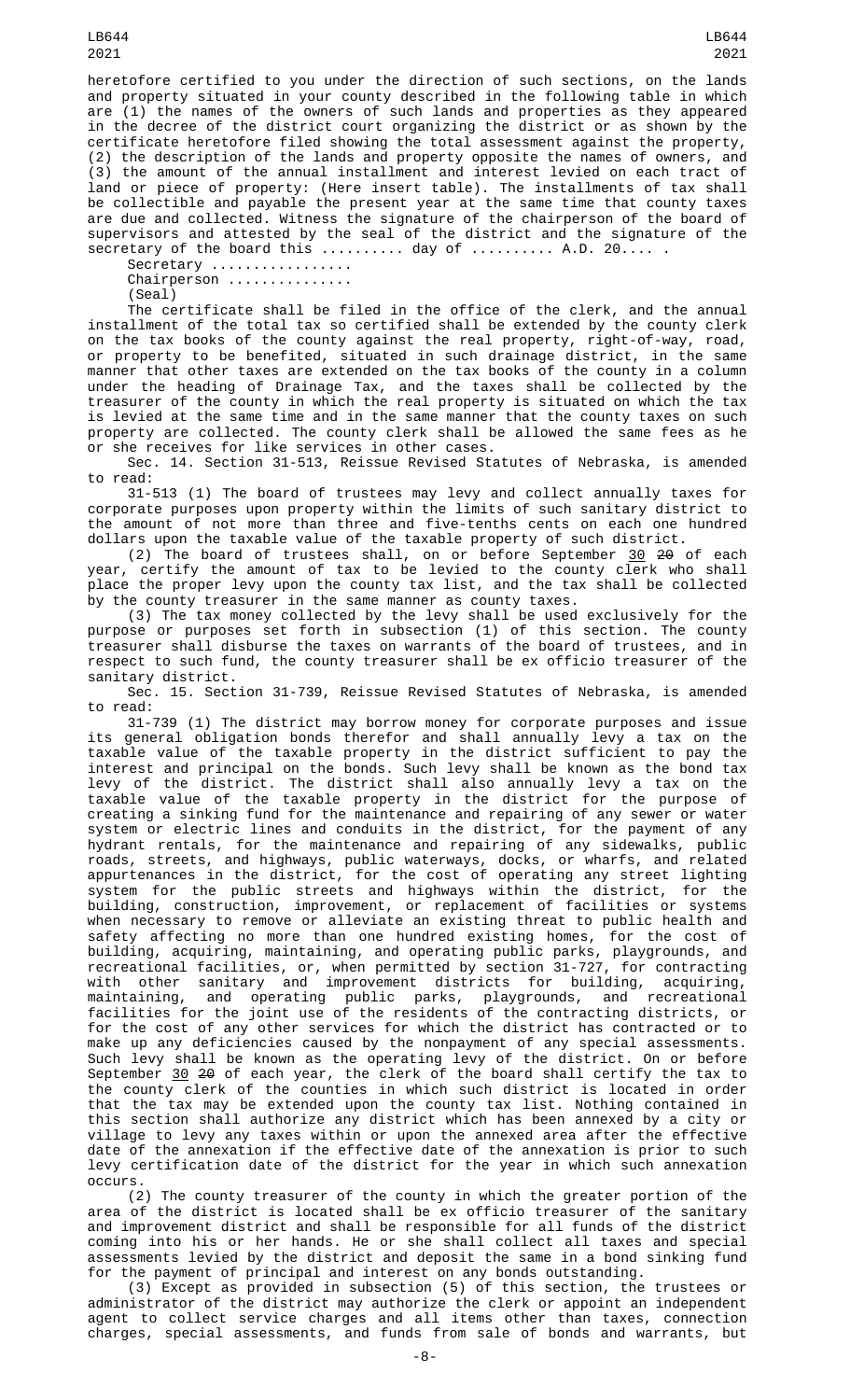LB644 2021

all funds so collected shall, at least once each month, be remitted to the treasurer to be held in a fund, separate from the general fund or construction fund of the district, which shall be known as the service fee fund of the district. The trustees or administrator may direct the district's treasurer to disburse funds held in the service fee fund to maintain and operate any service for which the funds have been collected or to deposit such funds into the general fund of the district.

(4) The treasurer of the district shall not be responsible for such funds until they are received by him or her. The treasurer shall disburse the funds of the district only on warrants authorized by the trustees or the administrator and signed by the chairperson and clerk or the administrator.

(5) If the average weekly balance in the service fee fund of a district for a full budget year does not exceed five thousand dollars, the trustees or administrator of the district may authorize the clerk to establish an interestbearing checking account in the name of the district to be maintained as the district service fee fund and the district's treasurer shall disburse the balance of funds held in the service fee fund of the district to the clerk for deposit into the district service fee fund. Following the creation of the district service fee fund, all funds required to be deposited into the service fee fund shall be deposited into the district service fee fund and all disbursements which may lawfully be made from the service fee fund may be made from the district service fee fund as directed or approved by the trustees or the administrator.

Sec. 16. Section 35-509, Revised Statutes Cumulative Supplement, 2020, is amended to read:

35-509 (1) The board of directors shall have the power and duty to determine a general fire protection and rescue policy for the district and shall annually fix the amount of money for the proposed budget statement as may be deemed sufficient and necessary in carrying out such contemplated program for the ensuing fiscal year, including the amount of principal and interest upon the indebtedness of the district for the ensuing year.

(2)(a) For any rural or suburban fire protection district that has levy authority pursuant to subsection (10) of section 77-3442, after the adoption of the budget statement, the president and secretary of the district shall certify the amount of tax to be levied which the district requires for the adopted budget statement for the ensuing year to the proper county clerk or county clerks on or before September <u>30</u> <del>20</del> of each year. The county board shall levy a tax not to exceed ten and one-half cents on each one hundred dollars upon the taxable value of all the taxable property in such district for the maintenance of the fire protection district for the fiscal year, plus such levy as is authorized to be made under subdivision (13)(a) of section 35-508, all such levies being subject to subsection (10) of section 77-3442. The tax shall be collected as other taxes are collected in the county, deposited with the county treasurer, and placed to the credit of the rural or suburban fire protection district so authorizing the same on or before the fifteenth day of each month or more frequently as provided in section 77-1759 or be remitted to the county treasurer of the county in which the greatest portion of the valuation of the district is located as is provided for by subsection (3) of this section.

(b) For any rural or suburban fire protection district that does not have levy authority pursuant to subsection (10) of section 77-3442, after the adoption of the budget statement, the president and secretary of the district shall request the amount of tax to be levied which the district requires for the adopted budget statement for the ensuing year to the proper county clerk or county clerks on or before August 1 of each year pursuant to subsection (3) of section 77-3443. The county board shall levy a tax not to exceed ten and onehalf cents on each one hundred dollars upon the taxable value of all the taxable property in such district for the maintenance of the fire protection district for the fiscal year, plus such levy as is authorized to be made under subdivision (13)(b) of section 35-508, all such levies being subject to section 77-3443. The tax shall be collected as other taxes are collected in the county, deposited with the county treasurer, and placed to the credit of the rural or suburban fire protection district so authorizing the same on or before the fifteenth day of each month or more frequently as provided in section 77-1759 or be remitted to the county treasurer of the county in which the greatest portion of the valuation of the district is located as is provided for by subsection (3) of this section. For purposes of section 77-3443, the county board of the county in which the greatest portion of the valuation of the district is located shall approve the levy.

(3) All such taxes collected or received for the district by the treasurer of any other county than the one in which the greatest portion of the valuation of the district is located shall be remitted to the treasurer of the county in which the greatest portion of the valuation of the district is located at least quarterly. All such taxes collected or received shall be placed to the credit of such district in the treasury of the county in which the greatest portion of the valuation of the district is located.

(4) In no case shall the amount of tax levy exceed the amount of funds to be received from taxation according to the adopted budget statement of the district.

Sec. 17. Section 39-1621, Reissue Revised Statutes of Nebraska, is amended to read:

39-1621 (1) The board of trustees may, after adoption of the budget statement for such district, annually levy and collect the amount of taxes provided in the adopted budget statement of the district to be received from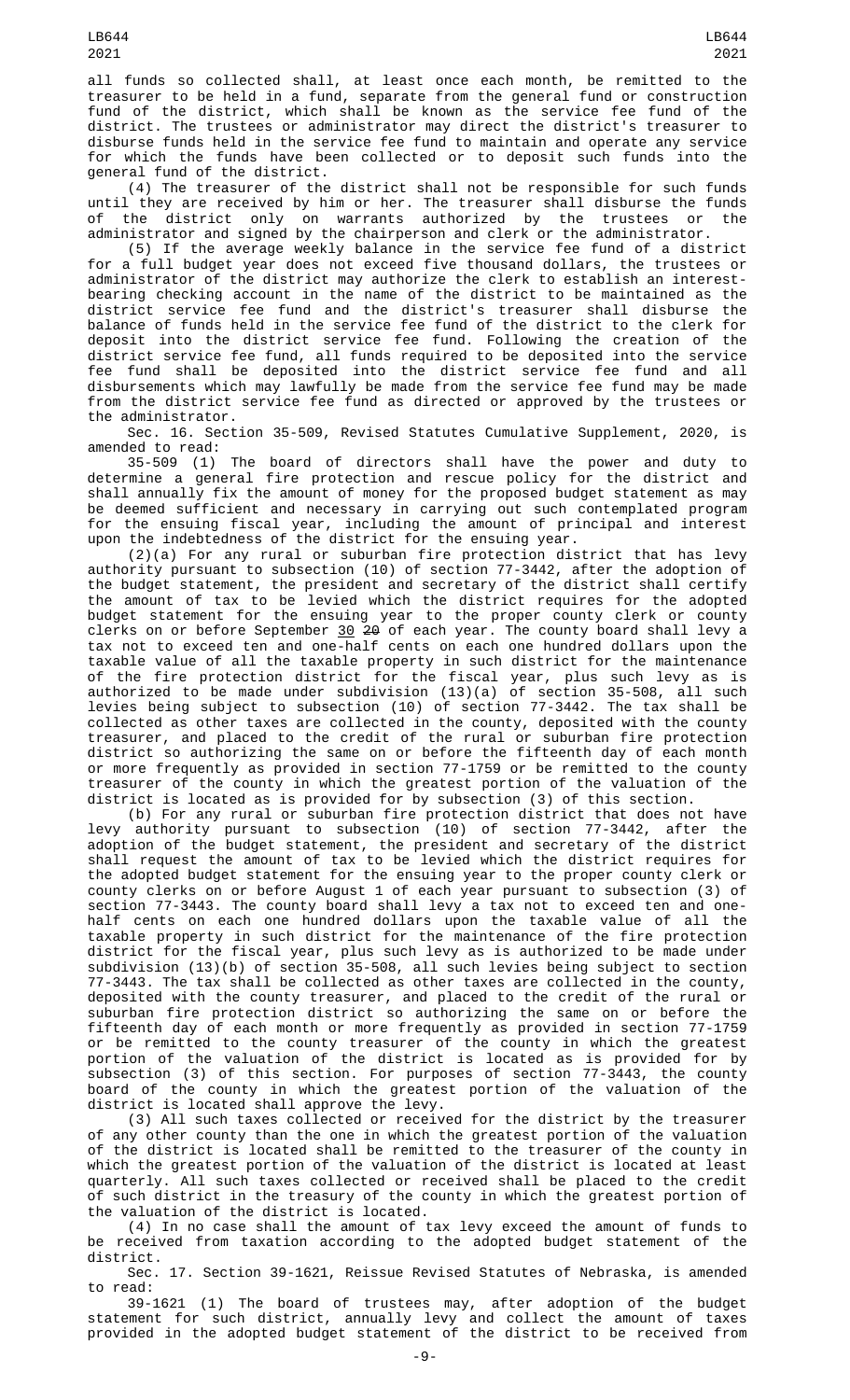taxation for corporate purposes upon property within the limits of such road improvement district to the amount of not more than three and five-tenths cents on each one hundred dollars upon the taxable value of the taxable property in such district for general maintenance and operating purposes subject to section 77-3443. The board shall, on or before September <u>30</u> <del>20</del> of each year, certify any such levy to the county clerk of the counties in which such district is located who shall extend the levy upon the county tax list.

(2) The county treasurer of the county in which the greater portion of the area of the district is located shall be ex officio treasurer of the road improvement district and shall be responsible for all funds of the district coming into his or her hands. The treasurer shall collect all taxes and special assessments levied by the district and collected by him or her from his or her county or from other county treasurers if there is more than one county having land in the district and all money derived from the sale of bonds or warrants. The treasurer shall not be responsible for such funds until they are received by him or her. The treasurer shall disburse the funds of the district only on warrants authorized by the trustees and signed by the president and clerk.

Sec. 18. Section 46-543, Reissue Revised Statutes of Nebraska, is amended to read:

46-543 To levy and collect taxes under Class A, the board shall, in each year, determine the amount of money necessary to be raised by taxation, taking into consideration other sources of revenue of the district, to supply funds for paying expenses of organization, for surveys and plans, and for paying the cost of constructing, operating, and maintaining the works of the district. The amount shall not exceed three and five-tenths cents on each one hundred dollars prior to the delivery of water from the works and thereafter shall not exceed seven cents on each one hundred dollars of the taxable value of the taxable property within the district, except that in the event of accruing defaults, deficiencies, or defaults and deficiencies, an additional levy may be made as provided in section 46-553.

The board shall, on or before September  $30$  20 of each year, certify to the county board of each county within the district or having a portion of its territory within the district the amount so fixed with direction that, at the time and in the manner required by law for levying of taxes for county purposes, such county board shall levy such tax upon the taxable value of the taxable property within the district in addition to such other taxes as may be levied by such county board at the rate required to produce the amount so fixed and determined.

No tax shall be levied and collected under Class A until the proposition of levying taxes has been submitted by a resolution of the board to the qualified electors of the district at an election held for that purpose in the same manner as provided for submission of incurring bonded indebtedness in sections 46-564 to 46-566, and when the proposition has been approved by a majority of the qualified electors of the district voting on the proposition at such election, thereafter the board shall be entitled to certify to the county board the amount of tax to be levied.

Sec. 19. Section 77-1601, Reissue Revised Statutes of Nebraska, is amended to read:

77-1601 (1) The county board of equalization shall each year, on or before October <u>20</u> <del>15</del>, levy the necessary taxes for the current year if within the limit of the law. The levy shall include an amount for operation of all functions of county government and shall also include all levies necessary to fund tax requests <del>certified under section 77-1601.02</del> that are authorized as provided in sections 77-3442 to 77-3444<u>, including requests certified under the</u> Property Tax Request Act.

(2) On or before November 5, the county board of equalization upon its own motion may act to correct a clerical error which has resulted in the calculation of an incorrect levy by any entity with a tax request as provided in sections 77-3442 to 77-3444, including requests certified under the Property Tax Request Act otherwise authorized to certify a tax request under section 77-1601.02. The county board of equalization shall hold a public hearing to determine what adjustment to the levy is proper, legal, or necessary. Notice shall be provided to the governing body of each political subdivision affected by the error. Notice of the hearing as required by section 84-1411 shall include the following: (a) The time and place of the hearing, (b) the dollar amount at issue, and (c) a statement setting forth the nature of the error.

(3) Upon the conclusion of the hearing, the county board of equalization shall issue a corrected levy if it determines that an error was made in the original levy which warrants correction. The county board of equalization shall then order (a) the county assessor, county clerk, and county treasurer to revise assessment books, unit valuation ledgers, tax statements, and any other tax records to reflect the correction made and (b) the recertification of the information provided to the Property Tax Administrator pursuant to section 77-1613.01.

Sec. 20. Section 77-1736.06, Revised Statutes Cumulative Supplement, 2020, is amended to read:

77-1736.06 The following procedure shall apply when making a property tax refund:

(1) Within thirty days of the entry of a final nonappealable order, an unprotested determination of a county assessor, an unappealed decision of a county board of equalization, or other final action requiring a refund of real or personal property taxes paid or, for property valued by the state, within thirty days of a recertification of value by the Property Tax Administrator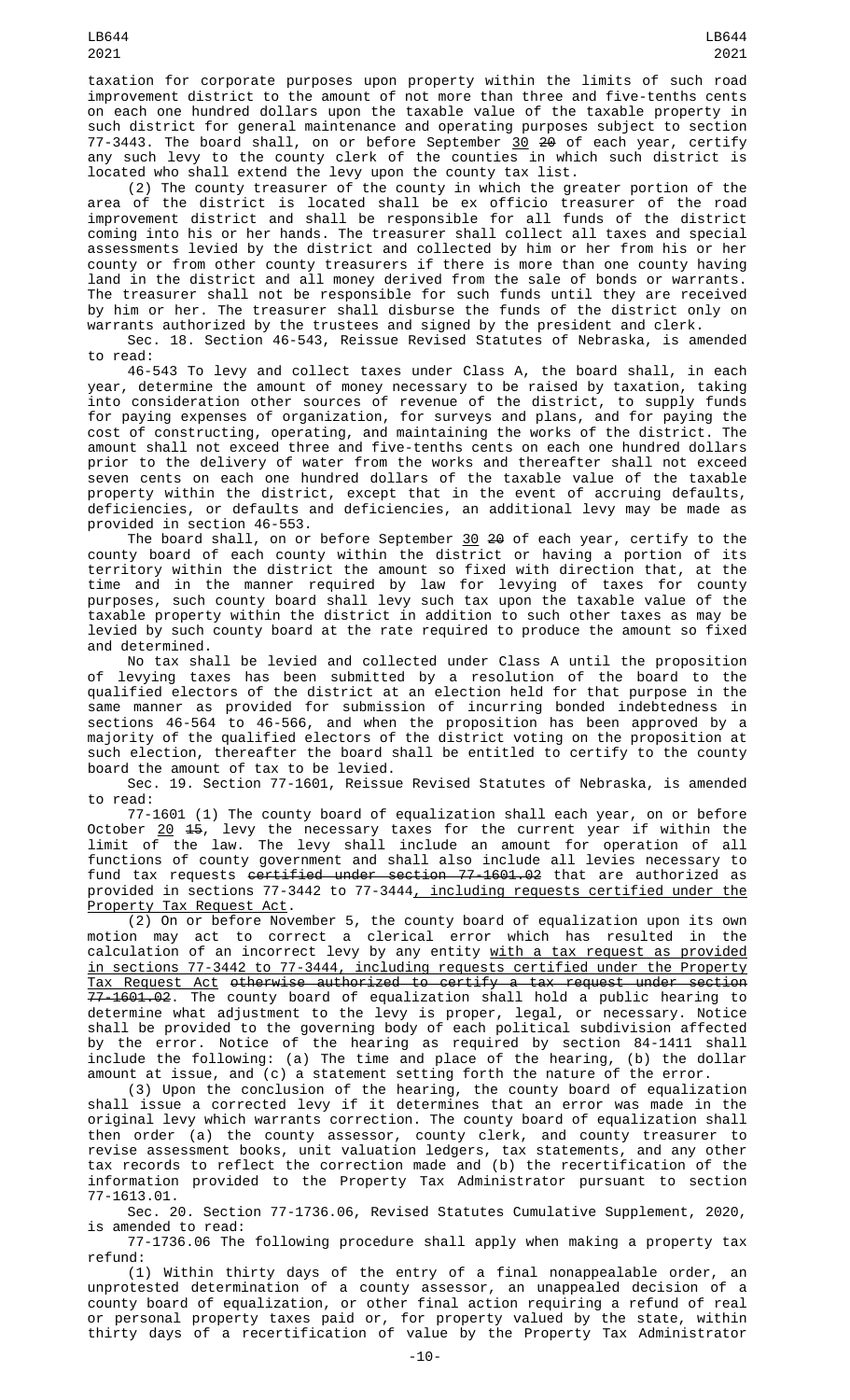LB644 2021

pursuant to section 77-1775 or 77-1775.01, the county assessor shall determine the amount of refund due the person entitled to the refund, certify that amount to the county treasurer, and send a copy of such certification to the person entitled to the refund. Within thirty days from the date the county assessor certifies the amount of the refund, the county treasurer shall notify each political subdivision, including any school district receiving a distribution pursuant to section 79-1073 and any land bank receiving real property taxes pursuant to subdivision (3)(a) of section 18-3411, of its respective share of the refund, except that for any political subdivision whose share of the refund is two hundred dollars or less, the county board may waive this notice requirement. Notification shall be by first-class mail, postage prepaid, to the last-known address of record of the political subdivision. The county treasurer shall pay the refund from funds in his or her possession belonging to any political subdivision, including any school district receiving a distribution pursuant to section 79-1073 and any land bank receiving real property taxes pursuant to subdivision (3)(a) of section 18-3411, which received any part of the tax or penalty being refunded. If sufficient funds are not available—o<del>r the</del> political subdivision, within thirty days of the mailing of the notice by the county treasurer if applicable, certifies to the county treasurer that a hardship would result and create a serious interference with its governmental functions if the refund of the tax or penalty is paid, the county treasurer shall register the refund or portion thereof which remains unpaid as a claim against such political subdivision and shall issue the person entitled to the refund a receipt for the registration of the claim<del>. The certification by a</del> political subdivision declaring a hardship shall be binding upon the county treasurer;

(2) The refund of a tax or penalty or the receipt for the registration of a claim made or issued pursuant to this section shall be satisfied in full as soon as practicable and in no event later than five years from the date the final order or other action approving a refund is entered. If a receipt for the registration of a claim is given:

(a) The governing body of the political subdivision shall make provisions in its <u>next </u>budget for the amount of <u>such</u> <del>any refund or</del> claim<u>; or</u> <del>to be</del> satisfied pursuant to this section. If a receipt for the registration of a claim is given:

(b) If mutually agreed to by the governing body of the political subdivision and the person holding the receipt, such (a) Such receipt shall be applied to satisfy any tax levied or assessed by that political subdivision <u>which becomes</u> <del>next falling</del> due from the person holding the receipt<u> until the</u> <u>claim is satisfied in full;</u> after the sixth next succeeding levy is made on behalf of the political subdivision following the final order or other action approving the refund; and

(b) To the extent the amount of such receipt exceeds the amount of such tax liability, the unsatisfied balance of the receipt shall be paid and satisfied within the five-year period prescribed in this subdivision from a combination of a credit against taxes anticipated to be due to the political subdivision during such period and cash payment from any funds expected to accrue to the political subdivision pursuant to a written plan to be filed by the political subdivision with the county treasurer no later than thirty days after the claim against the political subdivision is first reduced by operation of a credit against taxes due to such political subdivision.

If a political subdivision fails to fully satisfy the refund or claim prior to the sixth next succeeding levy following the entry of a final nonappealable order or other action approving a refund, interest shall accrue on the unpaid balance commencing on the sixth next succeeding levy following such entry or action at the rate set forth in section 45-103;

(3) The county treasurer shall mail the refund or the receipt by firstclass mail, postage prepaid, to the last-known address of the person entitled thereto. Multiple refunds to the same person may be combined into one refund—o<del>r</del> <del>credit</del>. If a refund is not claimed by June 1 of the year following the year of mailing, the refund shall be canceled and the resultant amount credited to the various funds originally charged;

(4) When the refund involves property valued by the state, the Tax Commissioner shall be authorized to negotiate a settlement of the amount of the refund or claim due pursuant to this section on behalf of the political subdivision from which such refund or claim is due. Any political subdivision which does not agree with the settlement terms as negotiated may reject such terms, and the refund or claim due from the political subdivision then shall be satisfied as set forth in this section as if no such negotiation had occurred;

(5) In the event that the Legislature appropriates state funds to be disbursed for the purposes of satisfying all or any portion of any refund or claim, the Tax Commissioner shall order the county treasurer to disburse such refund amounts directly to the persons entitled to the refund in partial or total satisfaction of such persons' claims. The county treasurer shall disburse such amounts within forty-five days after receipt thereof;—<del>and</del>

(6) If all or any portion of the refund is reduced by way of settlement or forgiveness by the person entitled to the refund, the proportionate amount of the refund that was paid by an appropriation of state funds shall be reimbursed by the county treasurer to the State Treasurer within forty-five days after receipt of the settlement agreement or receipt of the forgiven refund. The amount so reimbursed shall be credited to the General Fund<u>; and</u>  $\overline{\cdot}$ 

(7) For any refund or claim due under this section, interest shall accrue on the unpaid balance at the rate of nine percent beginning thirty days after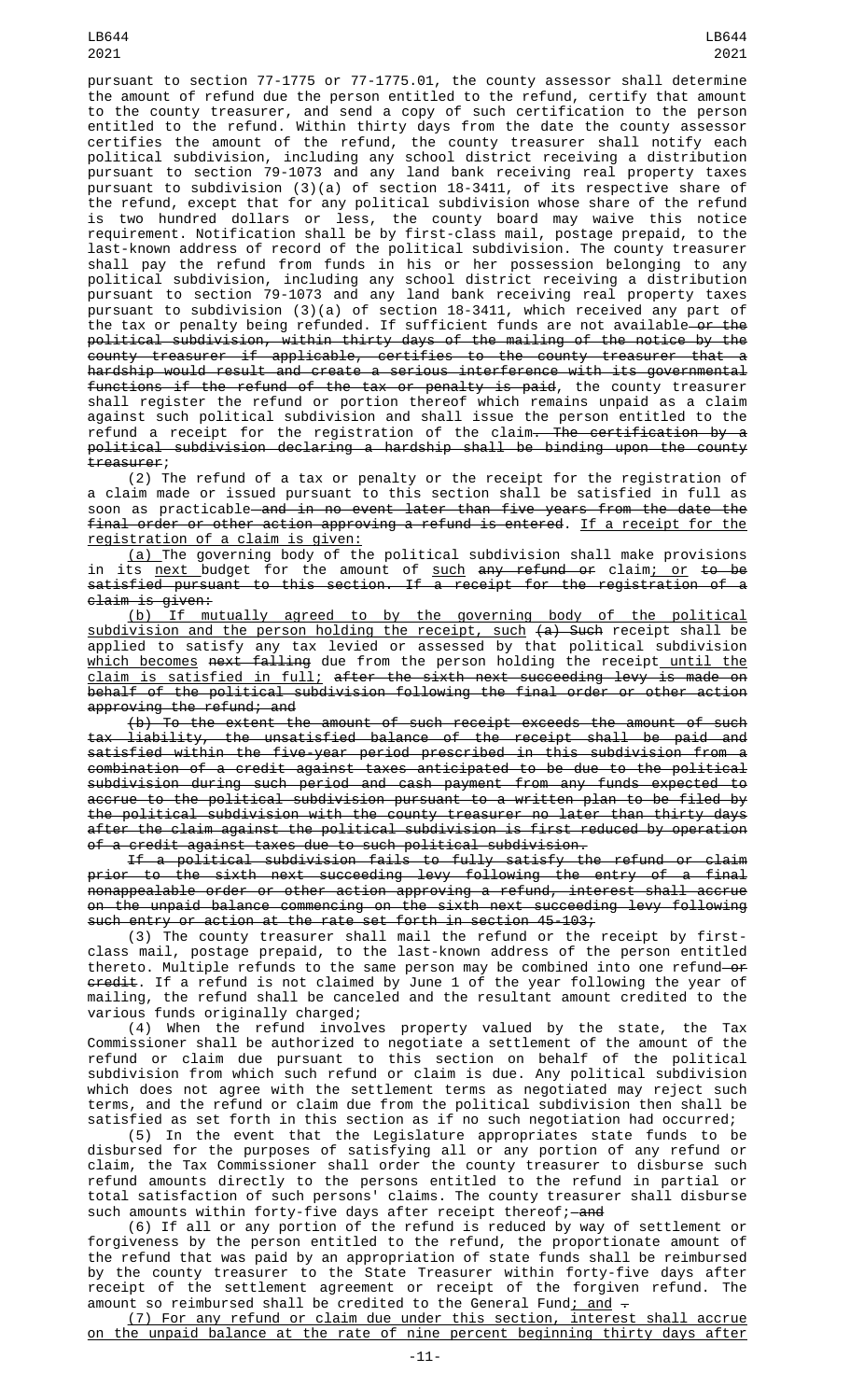the date the county assessor certifies the amount of refund based upon the final nonappealable order or other action approving the refund.

Sec. 21. Section 77-1776, Reissue Revised Statutes of Nebraska, is amended to read:

77-1776 Any political subdivision which has received proceeds from a levy imposed on all taxable property within an entire county which is in excess of that requested by the political subdivision under the Property Tax Request Act section 77-1601.02 as a result of a clerical error or mistake shall, in the fiscal year following receipt, return the excess tax collections, net of the collection fee, to the county. By July 31 of the fiscal year following the receipt of any excess tax collections, the county treasurer shall certify to the political subdivision the amount to be returned. Such excess tax collections shall be restricted funds in the budget of the county that receives the funds under section 13-518.

Sec. 22. Section 77-3443, Revised Statutes Cumulative Supplement, 2020, is amended to read:

77-3443 (1) All political subdivisions, other than (a) school districts, community colleges, natural resources districts, educational service units, cities, villages, counties, municipal counties, rural and suburban fire protection districts that have levy authority pursuant to subsection (10) of section 77-3442, and sanitary and improvement districts and (b) political subdivisions subject to municipal allocation under subsection (2) of this section, may levy taxes as authorized by law which are authorized by the county board of the county or the council of a municipal county in which the greatest portion of the valuation is located, which are counted in the county or municipal county levy limit provided in section 77-3442, and which do not collectively total more than fifteen cents per one hundred dollars of taxable valuation on any parcel or item of taxable property for all governments for which allocations are made by the municipality, county, or municipal county, except that such limitation shall not apply to property tax levies for preexisting lease-purchase contracts approved prior to July 1, 1998, for bonded indebtedness approved according to law and secured by a levy on property, and for payments by a public airport to retire interest-free loans from the Division of Aeronautics of the Department of Transportation in lieu of bonded indebtedness at a lower cost to the public airport. The county board or council shall review and approve or disapprove the levy request of all political subdivisions subject to this subsection. The county board or council may approve all or a portion of the levy request and may approve a levy request that would allow the requesting political subdivision to levy a tax at a levy greater than that permitted by law. Unless a transit authority elects to convert to a regional metropolitan transit authority in accordance with the Regional Metropolitan Transit Authority Act, and for each fiscal year of such a transit authority until the first fiscal year commencing after the effective date of such conversion, the county board of a county or the council of a municipal county which contains a transit authority established pursuant to the Transit Authority Law shall allocate no less than three cents per one hundred dollars of taxable property within the city or municipal county subject to the levy to the transit authority if requested by such authority. For any political subdivision subject to this subsection that receives taxes from more than one county or municipal county, the levy shall be allocated only by the county or municipal county in which the greatest portion of the valuation is located. The county board of equalization shall certify all levies by October <u>20</u> <del>15</del> to insure that the taxes levied by political subdivisions subject to this subsection do not exceed the allowable limit for any parcel or item of taxable property. The levy allocated by the county or municipal county may be exceeded as provided in section 77-3444.

(2) All city airport authorities established under the Cities Airport Authorities Act, community redevelopment authorities established under the Community Development Law, transit authorities established under the Transit Authority Law unless and until the first fiscal year commencing after the effective date of any conversion by such a transit authority into a regional metropolitan transit authority pursuant to the Regional Metropolitan Transit Authority Act, and offstreet parking districts established under the Offstreet Parking District Act may be allocated property taxes as authorized by law which are authorized by the city, village, or municipal county and are counted in the city or village levy limit or municipal county levy limit provided by section 77-3442, except that such limitation shall not apply to property tax levies for preexisting lease-purchase contracts approved prior to July 1, 1998, for bonded indebtedness approved according to law and secured by a levy on property, and for payments by a public airport to retire interest-free loans from the Division of Aeronautics of the Department of Transportation in lieu of bonded indebtedness at a lower cost to the public airport. For offstreet parking districts established under the Offstreet Parking District Act, the tax shall be counted in the allocation by the city proportionately, by dividing the total taxable valuation of the taxable property within the district by the total taxable valuation of the taxable property within the city multiplied by the levy of the district. Unless a transit authority elects to convert into a regional metropolitan transit authority pursuant to the Regional Metropolitan Transit Authority Act, and for each fiscal year of such a transit authority until the first fiscal year commencing after the effective date of such conversion, the city council of a city which has established a transit authority pursuant to the Transit Authority Law or the council of a municipal county which contains a transit authority shall allocate no less than three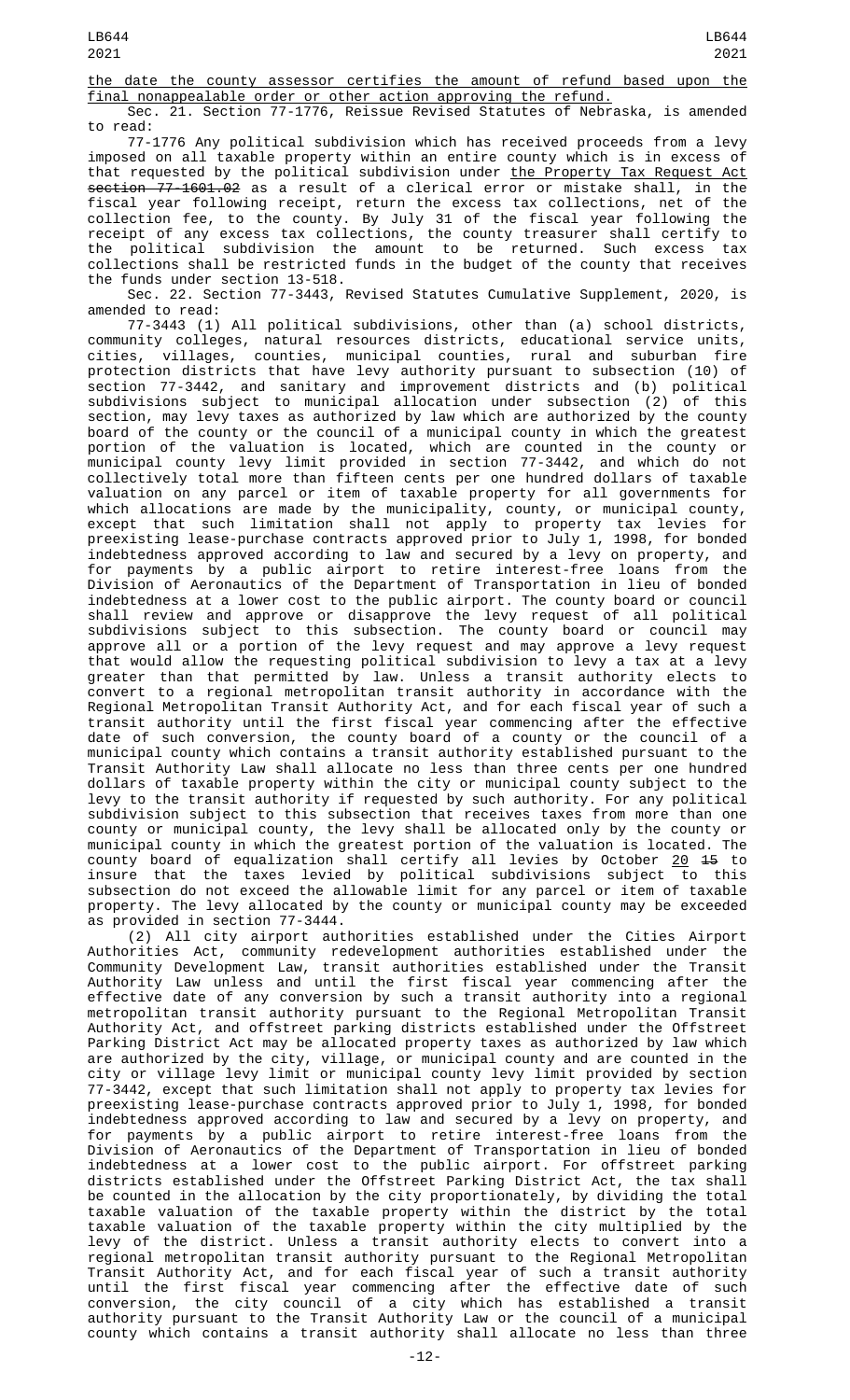cents per one hundred dollars of taxable property subject to the levy to the transit authority if requested by such authority. The city council, village board, or council shall review and approve or disapprove the levy request of the political subdivisions subject to this subsection. The city council, village board, or council may approve all or a portion of the levy request and may approve a levy request that would allow a levy greater than that permitted by law. The levy allocated by the municipality or municipal county may be exceeded as provided in section 77-3444.

(3) On or before August 1, all political subdivisions subject to county, municipal, or municipal county levy authority under this section shall submit a preliminary request for levy allocation to the county board, city council, village board, or council that is responsible for levying such taxes. The preliminary request of the political subdivision shall be in the form of a resolution adopted by a majority vote of members present of the political subdivision's governing body. The failure of a political subdivision to make a preliminary request shall preclude such political subdivision from using procedures set forth in section 77-3444 to exceed the final levy allocation as determined in subsection (4) of this section.

(4) Each county board, city council, village board, or council shall (a) adopt a resolution by a majority vote of members present which determines a final allocation of levy authority to its political subdivisions and (b) forward a copy of such resolution to the chairperson of the governing body of each of its political subdivisions. No final levy allocation shall be changed after September 1 except by agreement between both the county board, city council, village board, or council which determined the amount of the final levy allocation and the governing body of the political subdivision whose final levy allocation is at issue.

Sec. 23. Section 79-1023, Revised Statutes Cumulative Supplement, 2020, is amended to read:

79-1023 (1) On or before May 1, 2020, and on or before March 1 of each year thereafter, the department shall determine and certify to each school district budget authority for the general fund budget of expenditures for the ensuing school fiscal year.

 $(2)$  Except as provided in sections 79-1028.01, 79-1029, 79-1030, and 81-829.51, each school district shall have budget authority for the general fund budget of expenditures equal to the greater of (a) the general fund budget of expenditures for the immediately preceding school fiscal year minus exclusions pursuant to subsection (1) of section 79-1028.01 for such school fiscal year with the difference increased by the basic allowable growth rate for the school fiscal year for which budget authority is being calculated, (b) the general fund budget of expenditures for the immediately preceding school fiscal year minus exclusions pursuant to subsection (1) of section 79-1028.01 for such school fiscal year with the difference increased by an amount equal to any student growth adjustment calculated for the school fiscal year for which budget authority is being calculated, or (c) one hundred ten percent of formula need for the school fiscal year for which budget authority is being calculated minus the special education budget of expenditures as filed on the school district budget statement on or before September 30 20 for the immediately preceding school fiscal year, which special education budget of expenditures is increased by the basic allowable growth rate for the school fiscal year for which budget authority is being calculated.

(3) For any school fiscal year for which the budget authority for the general fund budget of expenditures for a school district is based on a student growth adjustment, the budget authority for the general fund budget of expenditures for such school district shall be adjusted in future years to reflect any student growth adjustment corrections related to such student growth adjustment.

Sec. 24. Section 79-1084, Revised Statutes Cumulative Supplement, 2020, is amended to read:

79-1084 The school board of a Class III school district shall annually, on or before September  $30$  20, report in writing to the county board and, for years prior to 2017, the learning community coordinating council if the school district is a member of a learning community the entire revenue raised by taxation and all other sources and received by the school board for the previous school fiscal year and a budget for the ensuing school fiscal year broken down generally as follows: (1) The amount of funds required for the support of the schools during the ensuing school fiscal year; (2) the amount of funds required for the purchase of school sites; (3) the amount of funds required for the erection of school buildings; (4) the amount of funds required for the payment of interest upon all bonds issued for school purposes; and (5) the amount of funds required for the creation of a sinking fund for the payment of such indebtedness. The secretary shall publish, within ten days after the filing of such budget, a copy of the fund summary pages of the budget one time at the legal rate prescribed for the publication of legal notices in a legal newspaper published in and of general circulation in such city or village or, if none is published in such city or village, in a legal newspaper of general circulation in the city or village. The secretary of the school board failing or neglecting to comply with this section shall be deemed guilty of a Class V misdemeanor and, in the discretion of the court, the judgment of conviction may provide for the removal from office of such secretary for such failure or neglect. For Class III school districts that are not members of a learning community, the county board shall levy and collect such taxes as are necessary to provide the amount of revenue from property taxes as indicated by all the